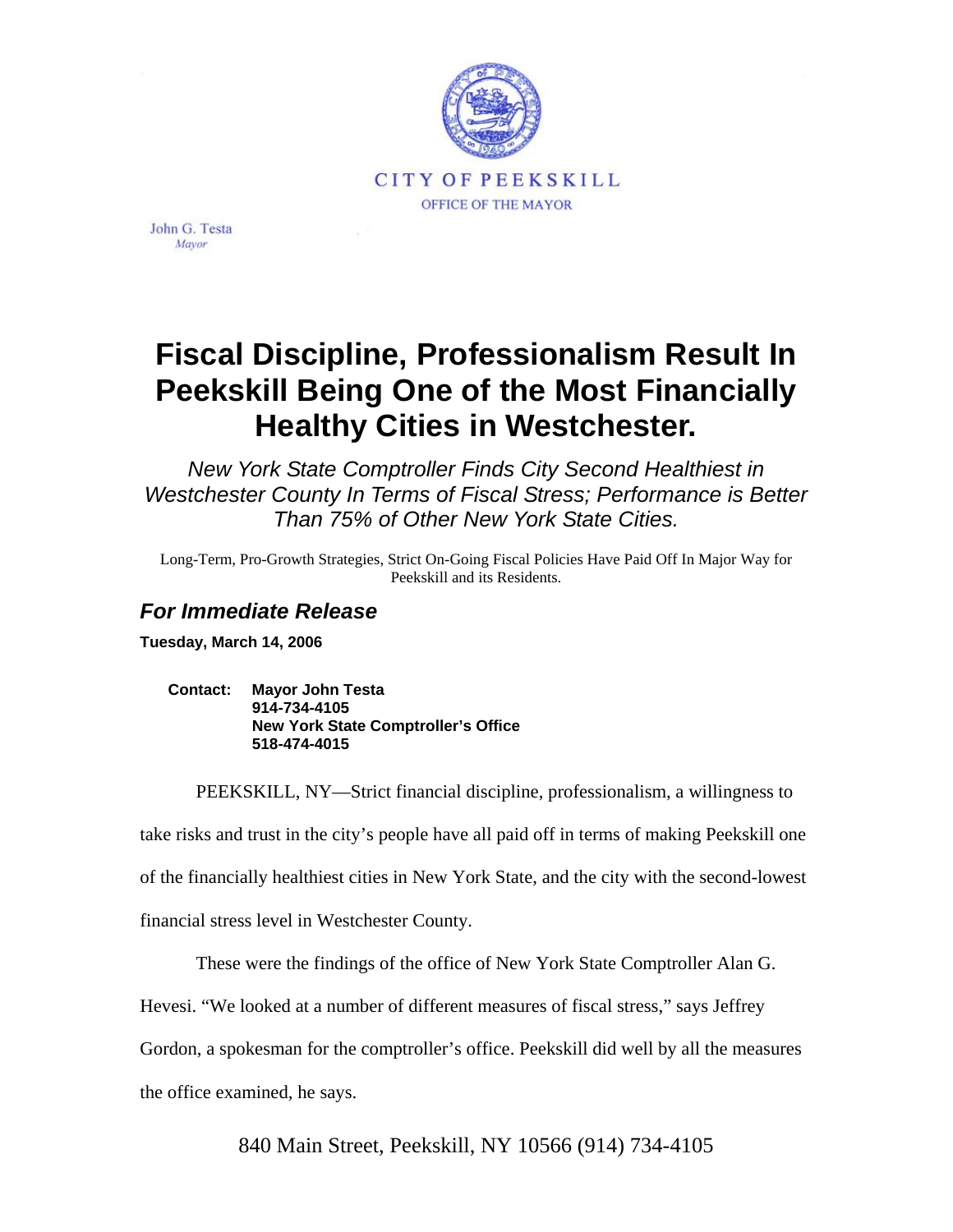"From our analysis, Peekskill is not facing the kind of fiscal stress that many other cities across New York are facing," Gordon says. Many different factors have contributed to this, he says. Among the most important were benefits from the outgrowth of planning and business development efforts and the tough financial policies adopted by the City several years ago. "Peekskill has had strong sales tax growth, below average debt levels and a strong cash position relative to other cities," he says. "The city has benefited from a strong population growth as well as property value growth."

"Taking care of Peekskill's financial health for the long term is one of our City's top priorities," says Mayor John Testa. "A lot of people criticized us for the tough steps we took to help improve our financial picture, but our city's citizens trusted us to make the right decision. The comptroller's report shows that trust has paid off," Testa says.

Some of the actions the City took were simple on the surface but hard to achieve in real life. Among the most important was a total commitment to have Peekskill both live within its financial means and to maintain an appropriate financial cushion, better known as a reserve fund, for its operations. "They are not operating at a deficit," Gordon says. "Your revenues exceed your expenditures. You have an income and you try not to exceed your income."

Because of this, Peekskill is among the financially healthiest cities in the state notable for a community with its sometimes challenging economic demographics. "Based on our analysis of the fiscal factors we looked at, Peekskill doesn't appear to be experiencing the stresses we saw in other cities," Gordon says.

Numerous different factors were examined in the report, and Peekskill did well on every one.

2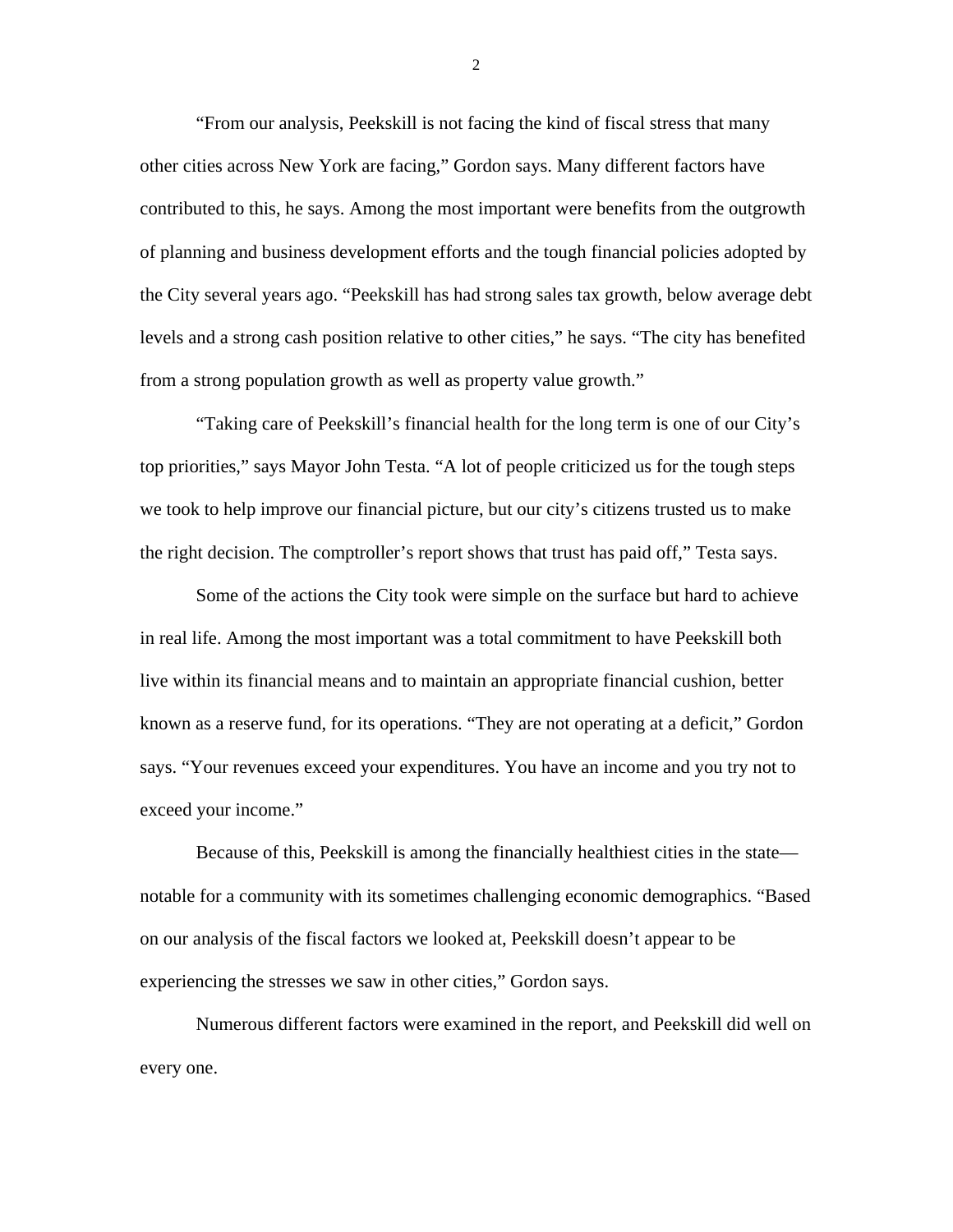Given that the report was looking at measures of financial stress, ratings of "below average" were the best ones to get. In all of the categories examined by the report, Peekskill's performance was average or below average. The topics covered in the report included:

**General Fund Revenue and Expenditure Per Capita (2000-2004).** With a rating of 8.9%, Peekskill was far above the average rating of -1.1% and the median rating of 0.2%. What this figure means is that Peekskill's revenues expanded far more rapidly than its expenditures. The city is in very good shape in this area, where many places in New York are not.

**Revenue-related stress indicators.** There are a number of financial statistics that help show how well a city is positioned to handle financial challenges. The comptroller's survey found Peekskill had a strong showing in almost all areas. Its sales tax revenues increased by 37.1% between 2000 and 2004, yet were still a healthy 6.6% of total revenues. Intergovernmental revenues were just 24.9% as opposed to an average of 23.2%, while the percent of tax limit exhausted was a mere 4.6% against an average of 49.4%.

**Fiscal stress from debt and other fixed costs.** Debt is an inevitable part of operating an organization in today's world. But Peekskill uses its credit card—ability to get long term loans from banks—far less than most of the other cities in the state. And Peekskill's indebtedness itself has decreased significantly in recent years. At the same time, the city's key expenditure areas, public safety and salary and fringe benefits, are under good control and do not take up an unusual share of the budget.

3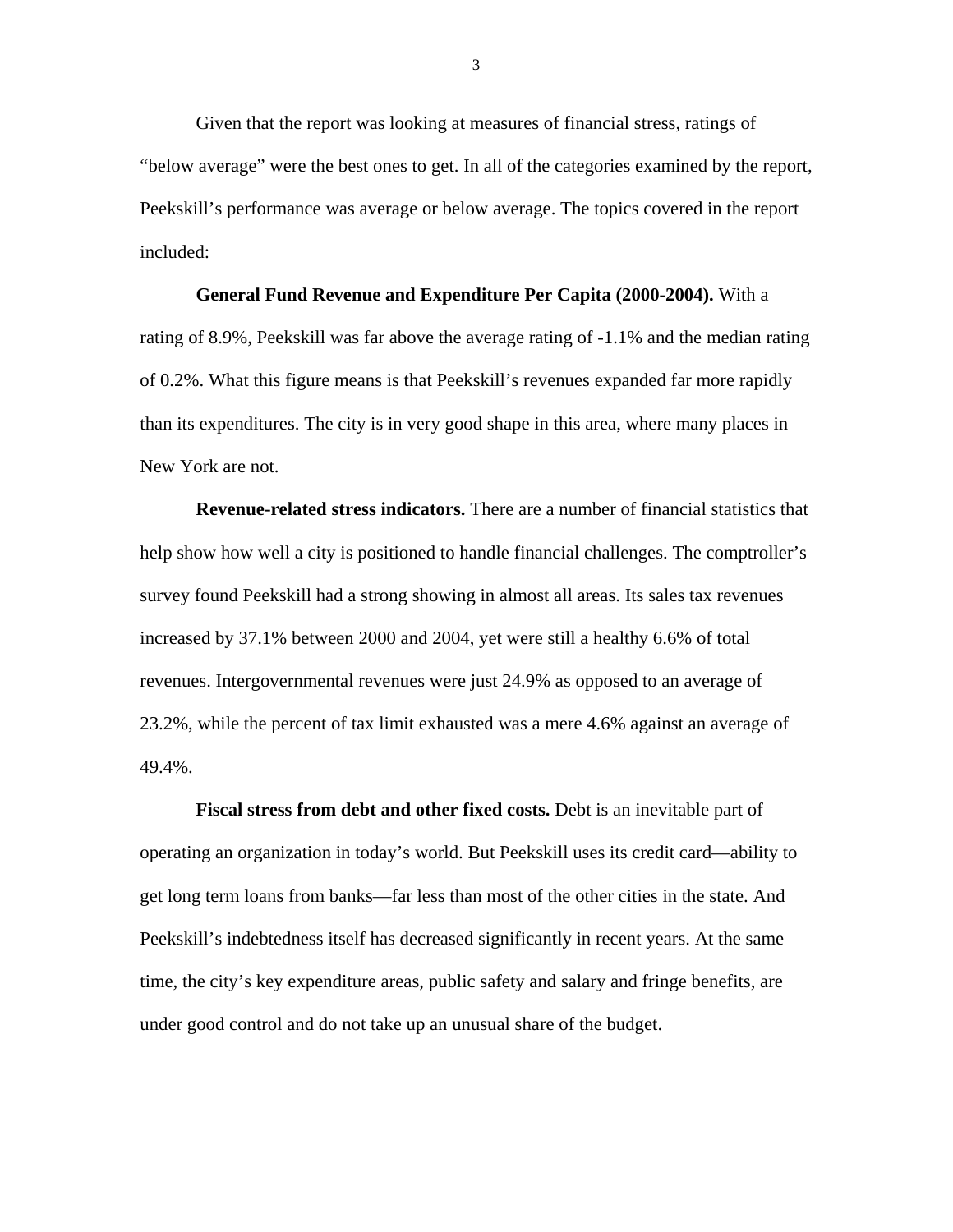At \$572, Peekskill's per capita long term debt was just about half that of the average for New York's cities. As a percentage, the city's 1.3% was a third of the state average of 3.8%. Peekskill's public safety costs were 32.2%, compared to a 31% average for the state.

**Operating Position Stress Indicators.** Peekskill is maintaining a careful balance between spending an income, which is one of the most important measures of fiscal stress. The City has an operating surplus of 3.2%, which is far higher than the statewide city average of 0.4%. At the same time, its liabilities are just 46.7% of its liquidity, against 205.7% for the statewide average, which once again places Peekskill below average in stress and above average in financial health.

Finally, the long-term policies which helped make Peekskill the fastest-growing community in New York has also had a major impact on reducing financial stress. "What we found is often it's about population growth," Gordon says. "Generally cities that have lost population were found to have the highest levels of stress throughout a whole range of indicators," he says.

A copy of the full report is on the City of Peekskill web site at http://www.cityofpeekskill.com/latest\_news.cfm

| Page Five                                                   |                      |           |        |                          |            |        |              |  |  |  |
|-------------------------------------------------------------|----------------------|-----------|--------|--------------------------|------------|--------|--------------|--|--|--|
| General Fund Revenue and Expenditure Per Capita (2000-2004) |                      |           |        |                          |            |        |              |  |  |  |
|                                                             | General Fund Revenue |           |        | General Fund Expenditure |            |        | Per Capita   |  |  |  |
|                                                             |                      |           |        |                          | Difference |        |              |  |  |  |
|                                                             | 2000                 | 2004      | Change | 2000                     | 2004       | Change | Rev %Ch-     |  |  |  |
|                                                             | \$/Capita            | \$/Capita | $\%$   | \$/Capita                | \$/Capita  | $\%$   | $Exp$ % $Ch$ |  |  |  |
| Peekskill                                                   | \$932                | \$1,321   | 41.8%  | \$915                    | \$1,216    | 32.9%  | 8.9%         |  |  |  |
| Mean                                                        | \$847                | \$996     | 18.4%  | \$835                    | \$995      | 19.5%  | $-1.1\%$     |  |  |  |
| Median                                                      | \$804                | \$943     | 18.5%  | \$774                    | \$948      | 18.5%  | 0.2%         |  |  |  |
| Standard                                                    | \$217                | \$235     | 12.0%  | \$208                    | \$238      | 9.8%   | 9.4%         |  |  |  |
| Deviation                                                   |                      |           |        |                          |            |        |              |  |  |  |

TABLES FROM STATEWIDE FINANCE REPORT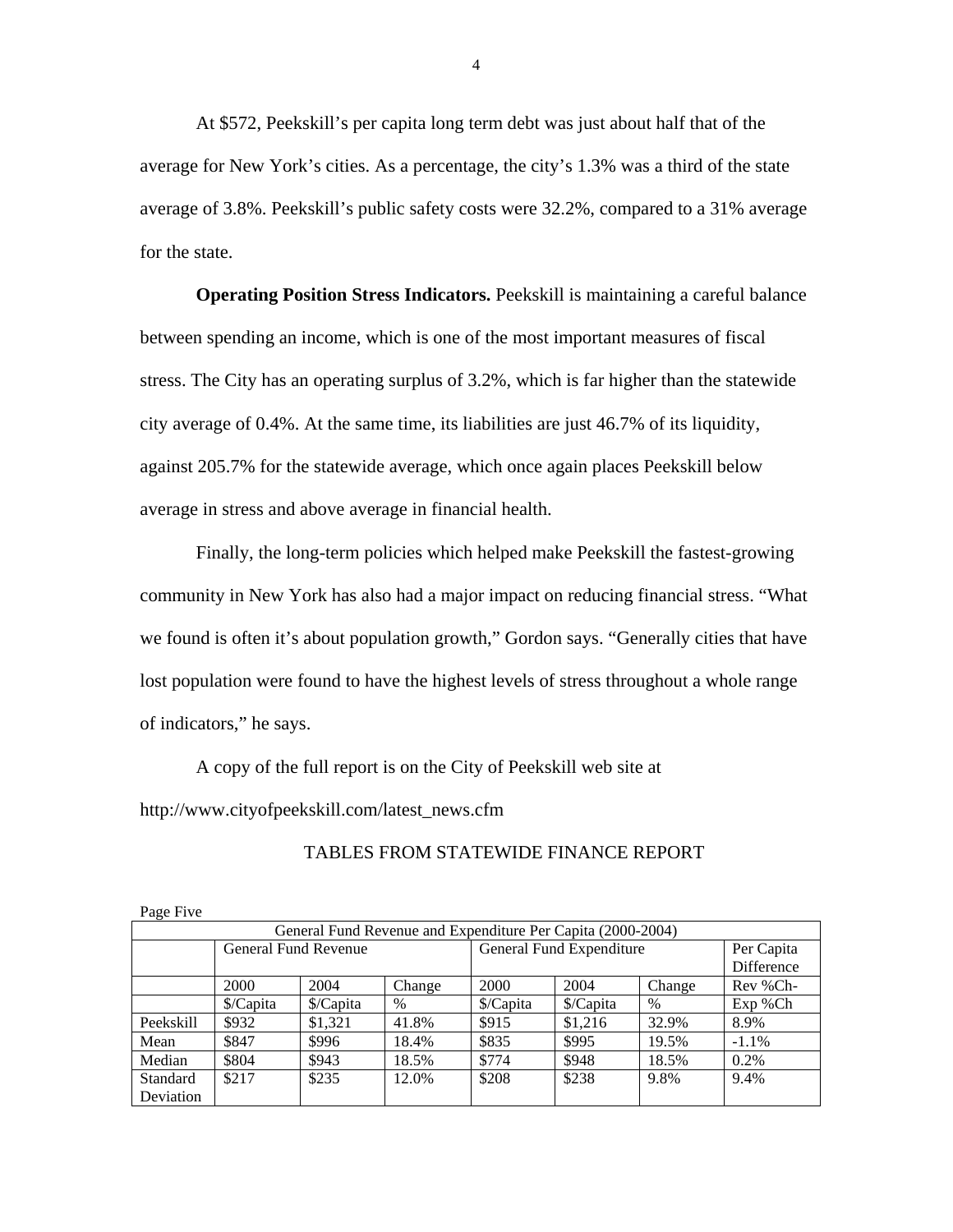| -<br>$\sim$<br>.<br>яног<br><b>*************</b> |  | $7\%$ |  | 7% |  |
|--------------------------------------------------|--|-------|--|----|--|

#### Page Eight

| Summary of Revenue-Related Stress Indicators |            |           |                   |                   |            |               |  |  |  |
|----------------------------------------------|------------|-----------|-------------------|-------------------|------------|---------------|--|--|--|
|                                              | Sales tax  | Sales tax | Current           | Intergovernmental | Percent of | Revenue       |  |  |  |
|                                              | as a       | revenue   | Liabilities       | Revenues          | Tax Limit  | <b>Stress</b> |  |  |  |
|                                              | percent of |           | (General)         |                   | Exhausted  | Level         |  |  |  |
|                                              | revenue.   |           | Fund)             |                   |            |               |  |  |  |
|                                              | 2004       | % Change  | As a % of Revenue |                   | 2005       |               |  |  |  |
|                                              |            | 2000-2004 | (5-year Average)  |                   |            |               |  |  |  |
| Peekskill                                    | $6.6\%$    | 37.1%     | 44.5%             | 24.9%             | 4.6%       | Average       |  |  |  |
| Mean                                         | 16.3%      | 14.0%     | 18.2%             | 23.2%             | 49.4%      |               |  |  |  |
| Median                                       | 16.8%      | 11.5%     | 16.7%             | 22.6%             | 49.3%      |               |  |  |  |
| Standard                                     | 6.4%       | 16.1%     | 10.8%             | 7.0%              | 23.5%      |               |  |  |  |
| Deviation                                    |            |           |                   |                   |            |               |  |  |  |

## Page 10

| Fiscal Stress From Debt and Other Fixed Costs: Summary of Indicators |                                |         |         |               |           |        |                 |               |
|----------------------------------------------------------------------|--------------------------------|---------|---------|---------------|-----------|--------|-----------------|---------------|
| Debt                                                                 | <b>Fixed Costs</b>             |         |         |               |           |        |                 |               |
| Five Year Average (2000-2004)                                        | Five Year Average (2000-2004)  |         |         |               |           |        |                 |               |
|                                                                      | (As a Percent of Expenditures) |         |         |               |           |        |                 |               |
| Long Term Debt<br>Debt                                               |                                |         |         |               |           |        |                 |               |
|                                                                      |                                |         | Service |               |           |        |                 |               |
|                                                                      | \$/Capita                      | % of FV | $%$ of  | Debt          |           | Public | Salary          | Fixed         |
|                                                                      |                                |         | Exp     | <b>Stress</b> |           | Safety | and             | Costs         |
|                                                                      |                                |         |         | Level         |           | Costs  | Fringe          | <b>Stress</b> |
|                                                                      |                                |         |         |               |           |        | <b>Benefits</b> | Level         |
| Peekskill                                                            | \$572                          | 1.3%    | 5.2%    | <b>Below</b>  | Peekskill | 32.2%  | 56.6%           | Avg.          |
|                                                                      |                                |         |         | Avg.          |           |        |                 |               |
| Mean                                                                 | \$1,037                        | 3.8%    | 8.4%    |               |           | 31.0%  | 50.6%           |               |
| Median                                                               | \$1,034                        | 3.2%    | 7.9%    |               |           | 32.1%  | 51.1%           |               |
| Standard                                                             | \$567                          | 2.6%    | 3.8%    |               |           | 7.3%   | 7.7%            |               |
| Deviation                                                            |                                |         |         |               |           |        |                 |               |

## Page 14

| Summary of Operating Position Stress Indicators                 |                              |         |                 |                                         |                                                 |                         |  |  |  |  |
|-----------------------------------------------------------------|------------------------------|---------|-----------------|-----------------------------------------|-------------------------------------------------|-------------------------|--|--|--|--|
| Operating Position Stress Indicators 2000-2004 (5-Year Average) |                              |         |                 |                                         |                                                 |                         |  |  |  |  |
|                                                                 |                              | Balance | Unreserved Fund | Liquidity                               |                                                 |                         |  |  |  |  |
|                                                                 | Operating<br>Surplus/Deficit | Total   | Appropriated    | Cash and Investments as a<br>Percent of | Operating<br>Position<br><b>Stress</b><br>Level |                         |  |  |  |  |
|                                                                 | As a Percent of Expenditures |         |                 | Current<br>Liabilities                  | Monthly<br>Expenditure                          |                         |  |  |  |  |
| Peekskill                                                       | 3.2%                         | 10.9%   | $0.0\%$         | 46.7%                                   | 286.3%                                          | <b>Below</b><br>Average |  |  |  |  |
| Mean                                                            | 0.4%                         | 15.5%   | 4.6%            | 205.7%                                  | 232.0%                                          |                         |  |  |  |  |
| Median                                                          | $0.1\%$                      | 13.6%   | 3.7%            | 106.5%                                  | 172.0%                                          |                         |  |  |  |  |
| Standard<br>Deviation                                           | 2.6%                         | 15.9%   | 4.8%            | 282.4%                                  | 182.9%                                          |                         |  |  |  |  |